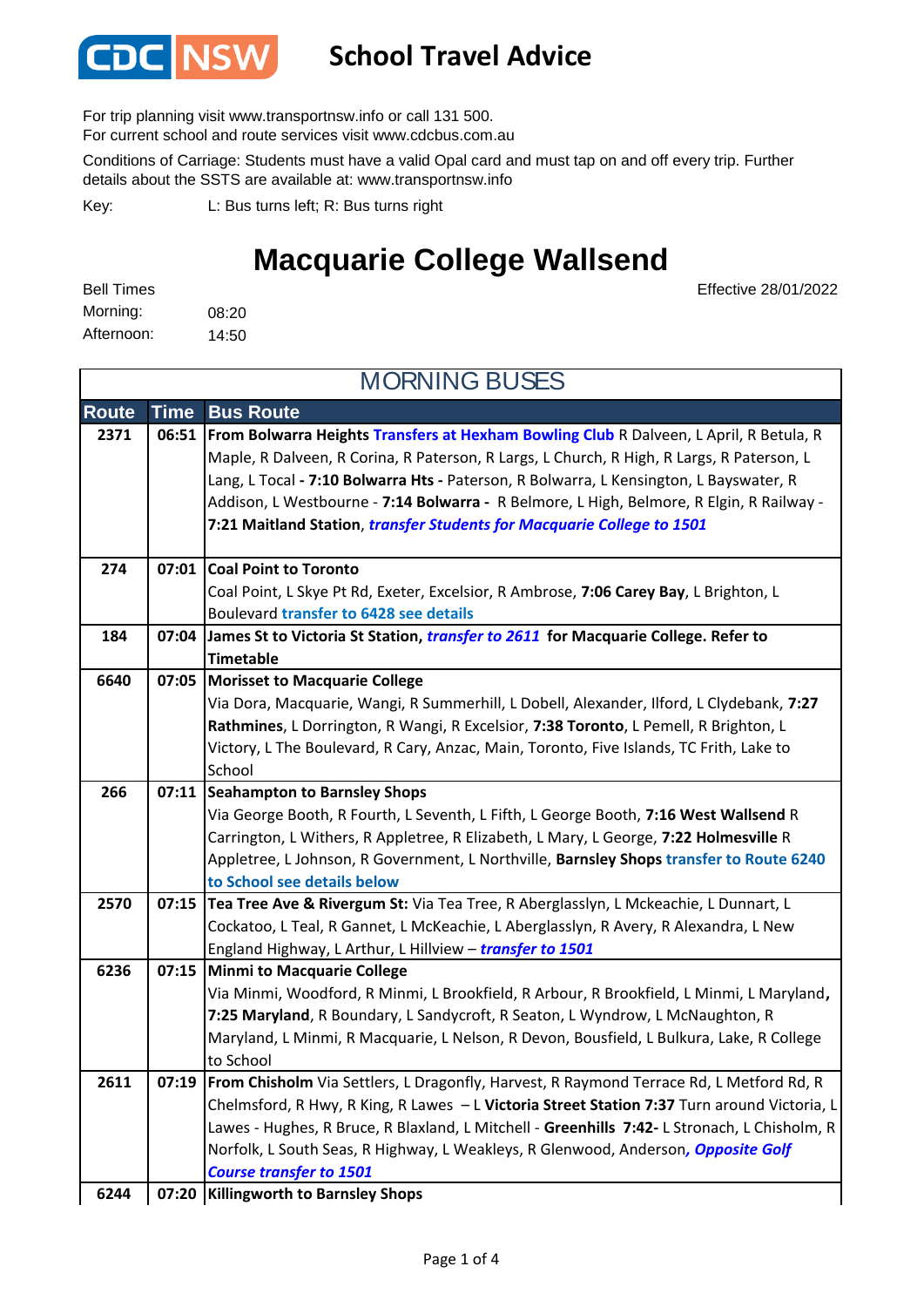# **CDC** NSW School Travel Advice

| <b>Route</b> | <b>Time</b> | <b>Bus Route</b>                                                                                                                                                                                                                                                                                                                                                                                                                                                                            |
|--------------|-------------|---------------------------------------------------------------------------------------------------------------------------------------------------------------------------------------------------------------------------------------------------------------------------------------------------------------------------------------------------------------------------------------------------------------------------------------------------------------------------------------------|
|              |             | Via The Broadway, L Stephenson, R Park, R The Broadway, L Wakefield, R Northville,<br>Barnsley Shops continue Northville, R Main, R Suttor, L Garth, R Main, L Minmi, L Oakville<br>Rd, R Harris, L Northlakes, R Constitution, Northlakes, R Elanet transfer to 6240 see details<br>below                                                                                                                                                                                                  |
| 6428         | 07:20       | <b>Toronto West to Macquarie College</b><br>P/U Students along Awaba Rd and Boulevard, L Cary, R Victory, 7:28 Toronto Station R                                                                                                                                                                                                                                                                                                                                                            |
|              |             | Boulevard collect pax from 274 R Cary 7:31 Connect at Caltex with Hunter Valley Grammar                                                                                                                                                                                                                                                                                                                                                                                                     |
|              |             | Bus for transfer students, Anzac, Main 7:35 Fennell Bay Lights, R Bay, L Middle Point, L                                                                                                                                                                                                                                                                                                                                                                                                    |
|              |             | Ridgeway, L Quigley 7:40 R Enterprise, R Hayden Brook 7:45 Woodrising Shops, L<br>Marmong, R Aspinall, 7:47 Booragul Public, L First, Toronto, R York, R Anzac collect pax                                                                                                                                                                                                                                                                                                                  |
|              |             | from 6414 L Five Islands, T C Frith, Lake to school                                                                                                                                                                                                                                                                                                                                                                                                                                         |
| 1501         | 07:25       | Rutherford Shops 7:25 - Hillview, L Alexandra, L New England Highway, L Church, R Olive,<br>R Elgin, R Railway - Maitland Station 7:33 - L Church, L New England Highway (pick up<br>students opposite Molly Morgan, Heritage Gardens & Avalon Estate) Avalon Drive Llane<br>Thornton - 7:54 - L Weakleys, R Glenwood, Anderson <i>Transfer students from Route 2611</i><br>& Route 2381 opp golf course, R New England Highway, L John Renshaw, L M1, L                                    |
|              |             | Lenaghans, Woodford, L Minmi, L Awabakal, L Minmi, R Macquarie, L Nelson, R Bunn, L<br>Kokera, R Cowper, L Lake, R College to School 8:31                                                                                                                                                                                                                                                                                                                                                   |
| 6240         | 07:25       | <b>Wakefield to Macquarie College</b><br>Via School, R Miller, R Wakefield, R Northville, 7:28 Barnsley Shops R Crest, L Ridley, L<br>Main, U-turn roundabout, via Main, R Suttor, L Garth, Edgeworth 7:55 R Main, L Minmi, L<br>Oakville, R Harris, Cameron Park 7:45 L Northlakes, U-turn roundabout, L Jullundur, L<br>Araminta, R Jupiter, L Constitution, Elanet, L Flamingo, R Hilldale, L Oakville, L Minmi, R<br>Sedgwick, L Harper, R Neilson, L Main, L Lake, L College to School |
| 2381         | 07:30       | From Rutherford Shops Hillview St via Hillview, L Alexandra, L Highway at roundabout                                                                                                                                                                                                                                                                                                                                                                                                        |
|              |             | continues along highway, Les Darcy, Highway, L Victoria, Turnaround Victoria, L Lawes, L<br>Quarry, R Fieldsend, R Turton, L Chelmsford, R Schanck, L Lowe, R Ferraby, L Highway, L                                                                                                                                                                                                                                                                                                         |
|              |             | Weakleys, R Glenwood, Anderson, Opposite Golf Course transfer to 1501                                                                                                                                                                                                                                                                                                                                                                                                                       |
| 6414         | 07:34       | Toronto to Hunter Sports High School: Via Cary (Caltex Stop) L James, R Cook, Railway,                                                                                                                                                                                                                                                                                                                                                                                                      |
|              |             | South, 7:38 Blackalls Shops, Fassifern Rd, Macquarie 7:47 Fennell Bay lights, Bay, L<br>Quigley, L Ridgeway, George 7:50 Marmong Point, Homan, Marmong St, L First, Toronto,                                                                                                                                                                                                                                                                                                                |
|              |             | 7:53 R York, L North, L William, L Anzac 7:55 Teralba Caravan Park collect pax from 6428                                                                                                                                                                                                                                                                                                                                                                                                    |
| 140          | 07:41       | From Raymond Terrace Via Sturgeon - refer to public timetable, - 8:00 Hexham Bowling                                                                                                                                                                                                                                                                                                                                                                                                        |
|              |             | Club drop Macquarie College Students to Maitland's 2471 to Macquarie College, alight                                                                                                                                                                                                                                                                                                                                                                                                        |
|              |             | on Lake Rd.                                                                                                                                                                                                                                                                                                                                                                                                                                                                                 |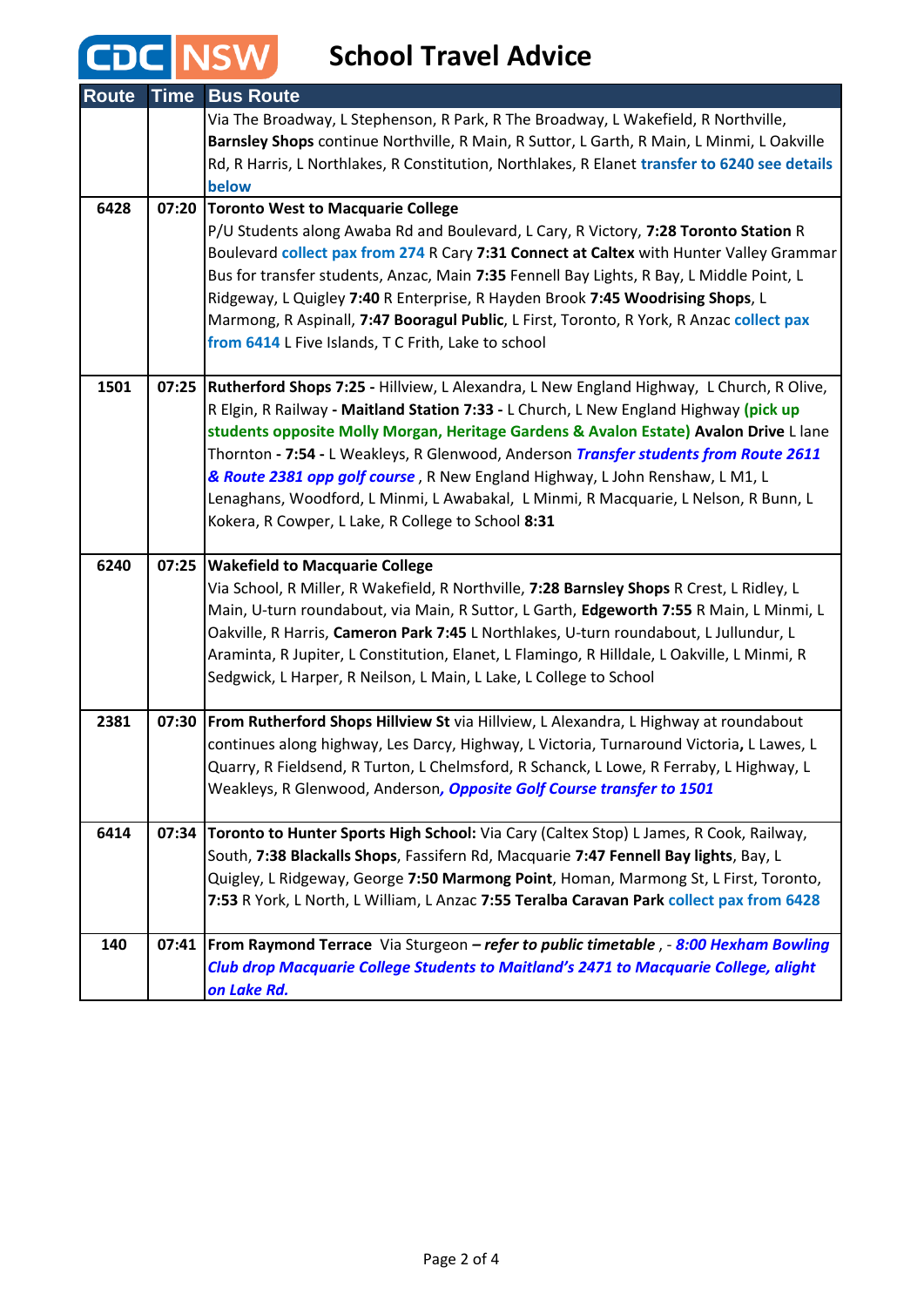CDC NSW

**School Travel Advice**

| <b>Route</b> |             | <b>Time Bus Route</b>                                                                                                                                                                                                                                                                                                                                                                                                                                                                                                                                                                                                                                                                                               |
|--------------|-------------|---------------------------------------------------------------------------------------------------------------------------------------------------------------------------------------------------------------------------------------------------------------------------------------------------------------------------------------------------------------------------------------------------------------------------------------------------------------------------------------------------------------------------------------------------------------------------------------------------------------------------------------------------------------------------------------------------------------------|
|              |             | <b>AFTERNOON BUSES</b>                                                                                                                                                                                                                                                                                                                                                                                                                                                                                                                                                                                                                                                                                              |
| <b>Route</b> | <b>Time</b> | <b>Bus Route</b>                                                                                                                                                                                                                                                                                                                                                                                                                                                                                                                                                                                                                                                                                                    |
| 2312         | 14:50       | To Maitland, Rutherford Ashtonfield Via College, L Lake, R Cowper - Cameron, L Tillie, R<br>Sandgate - Shortland - Sandgate, Wallsend, L Maitland - Hexham McDonalds 3;15 Transfer<br>Students for Thornton onto 237 and drop any Raymond Terrace for route 140 due 3:29<br>Highway - L South Seas, R Norfolk, L Chisholm, R Stronarch, R Mitchell, L Hwy, R High, L<br>Lindsay, R Cumberland, L Narang, R Hodge, R High, Hunter, R Pierce, R Raymond Terrace,<br>Lindesay, L Cumberland, continues Melbourne, R H'way - Les Darcy, R High -Town Hall - L<br>Victoria, St Mary's R Athel Dombrain, R Elgin, L Railway, Alan Walsh, L Ken Tubman, L High,<br>R Highway, R Arthur, L Hillview - Rutherford Shops 4:05 |
| 6465         |             | 14:58 Macquarie College to Fassifern, Rathmines & Wangi<br>Direct to St Paul's High School via R Lake, T C Frith, Five Islands, Toronto, LRens, R<br>Ranclaud, R Primrose transfer to 6423 for Rathmines/Fishing Point, 6507 for<br>Fassifern/Blackalls & 6409 for Wangi/Arcadia Vale see detail                                                                                                                                                                                                                                                                                                                                                                                                                    |
| 6267         |             | 15:00 Macquarie College to Maryland<br>Via College, L Lake, R Cowper, L Kokera, R Devon, L Tyrell, L Wentworth operates as Route<br>6287 from this point R Neilson, R Hill, R Hannah, Ranclaud, L Boscawen, L Francis, R<br>Wentworth, L Minmi, Maryland R Maryland, L McNaughton, R John T Bell, L Maften, R<br>Sandycroft, L Boundary, R Berwick, L Tillegra, R Warkworth, L Boundary, L Maryland, L<br>Yarra, L Maryland, R Callan, R Maryland                                                                                                                                                                                                                                                                   |
| 6163         |             | 15:05 Macquarie College to Edgeworth<br>Via College, Reservoir, R Clarence, R Graham, L Glendale, R Main, R Minmi, L Oakville, R<br>Harris, Cameron Park L Northlakes, turn at roundabout, via Northlakes, L Julindur, L<br>Araminta, R Jupiter, L Constitution, Elanet, L Flamingo, R Hillldale, Edgeworth R Oakville, L<br>Renfrew, R Oakville, L Minmi, R Sedgwick, L Harper, R Neilson, L Main                                                                                                                                                                                                                                                                                                                  |
| 6437         |             | 15:05 Macquarie College to Kilaben Bay<br>Via R Lake, TC Frith, Five Islands, R Anzac, L York, Toronto, First, R Marmong, R Park,<br>Hayden Brook, R Enterprise Woodrising L Toronto, L Victory, Brighton, R Ambrose, L<br>Excelsior, Exeter, Amelia, Skye Pt, Coal Pt Rd, Kilaben, Turn around at Cul-de-sac                                                                                                                                                                                                                                                                                                                                                                                                       |
| 6249         |             | 15:10 Macquarie College to Seahampton<br>Via College, R Lake, R Main, R Durham, L Dunbar, L George Booth, R Northville, L<br>Codrington, R Henry, R Cliftbrook, Barnsley Public School transfer to Route 6205 to<br>Killingworth see details L Henry, L Codrington, R Albert, R George, L Northville, L George<br>Booth, L Government, R Seaham, R Appletree, West Wallsend L Renwick, R Council, L<br>Withers, L Powell, Teralba, R Wallsend, L Brown, L Withers, R Carrington, L George Booth,<br>Seahampton R Fourth, L Seventh, L Fifth                                                                                                                                                                         |
| 6205         | 15:25       | <b>Barnsley Public School to Killingworth</b><br>Collect pax from 6249 via Cliftbrook, L Henry, L Codrington, L Northville, L Wakefield, R The<br>Broadway, L Stephenson, R Park, R The Boulevarde, R The Broadway, L Brooks, R<br>Killingworth, R Geordie, L The Broadway                                                                                                                                                                                                                                                                                                                                                                                                                                          |
| 6409         |             | 15:30 Wangi: Collect pax from 6465                                                                                                                                                                                                                                                                                                                                                                                                                                                                                                                                                                                                                                                                                  |